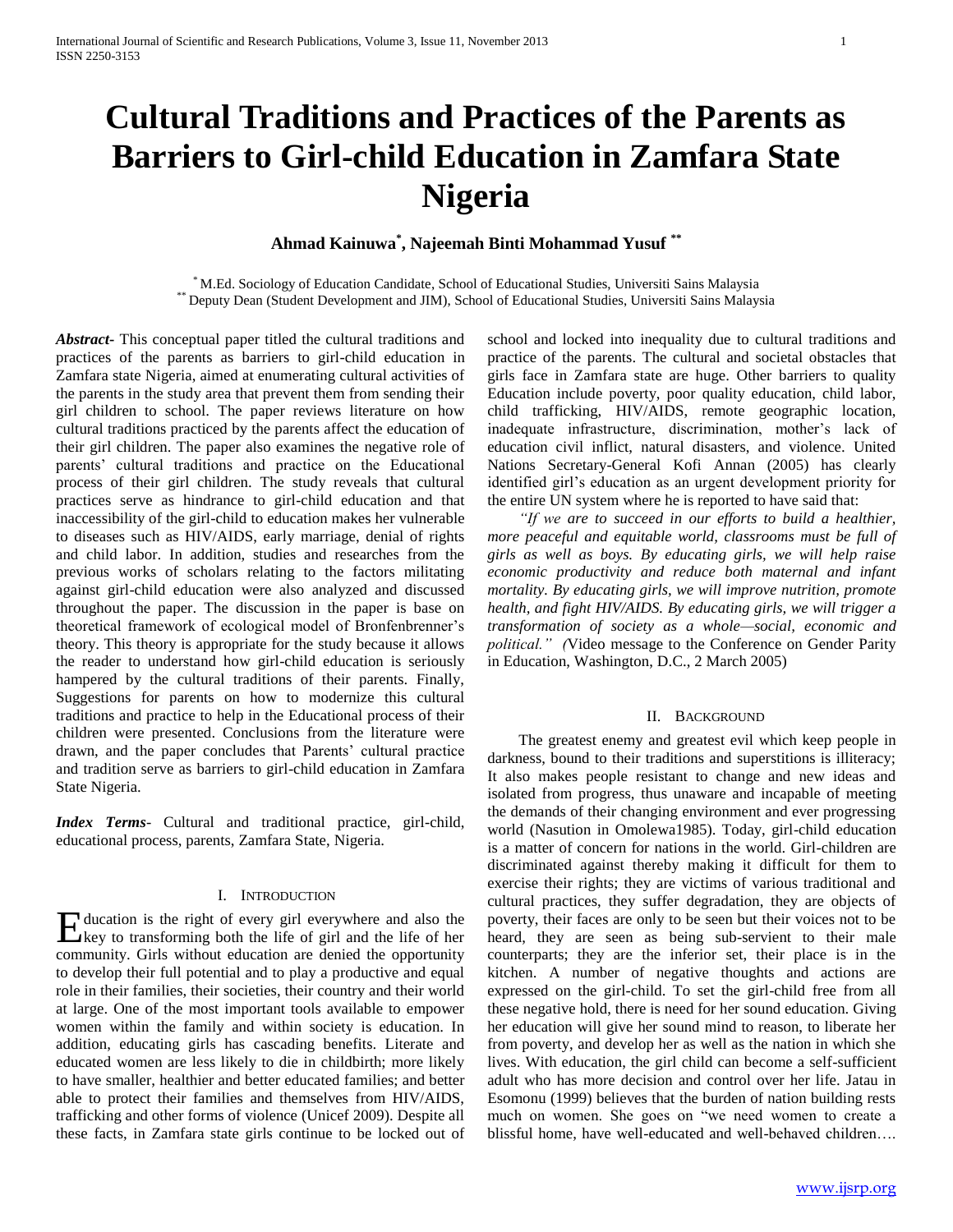it is after these that the task of nation building can be a success". This will start from the education of the girl-child. The importance of educating the girl-child is further brought to the fore by Abacha (1997) while stating his view to support the fact that development has to be participatory and sustainable. He believed that "Progress is only feasible if we create a Nigeria made up of a united people with a united purpose… our nation needs men and women who are bold, and imaginative, dedicated and committed, people who put honor, service and patriotism above everything else. These men and women are not only needed in politics, they are also needed in business, in our traditional institutions, youth organizations, in academics and other professions".

The above statement indicated that, society should stop looking down on women and they should be seen as first-class citizen and not rated as second-class citizens. Through education the girl-child (who transforms later into a woman) will be empowered to be strong and resourceful in such a way that she is able to contribute maximally to the sustenance and development of the society in which she lives. According to Alkali (2000) cited in Adedokun & Olufunke M. (2010) if all limiting barriers against women are removed, "women can lead, lead to the battle, and if necessary fight for her society and win for her people". Educating a girl child therefore will bring about self-awareness, increased self assertiveness in the society, raising the consciousness of women to encourage their participation in national development (Awe 1992, cited in Adedokun & Olufunke M. 2010). Paying particular and close attention is therefore important, to the education of the girl-child. Finding the right solution to the issue of girl-child education will not only move the girl-child forward but pushes the nation to a greater height. Considering the virtues embedded in the issue of girl child education, the issue should be rated very high.

## III. THEORETICAL PERSPECTIVES

The study is based on ecological theory of Bronfenbrenner. Unlike various development theories that place emphasis on the nature and nurture interaction in the development of children, Bronfenbrenner's ecological system theory looks at the child's environment in terms of its quality and context. According to Bronfenbrenner, the interaction within these environments becomes more complex for a child when he develops. The arising of this complexity depends on the growing and maturation of child's physical and cognitive structures. So, given that nature continues on a given path, how does the world that surrounds the child help or hinder continued development?"

The ecological model of Bronfenbrenner's theory attempts to explain the differences in individual's knowledge, development and competencies through the support, guidance and structure of the society in which they live. In this regard therefore, children's education depends largely on the support, guidance and structure of the society which has to do with cultural Traditions and practice of their parents. In many cases the education of children is linked with the cultural Tradition and practice of their parents who are said to be the microsystem according to ecological theory. Many a times cultural traditions and practice of the parents used to contradict the Western system of education as a result they may serve as barriers to its effectiveness.

#### IV. AIMS AND OBJECTIVES OF THE STUDY

The main aim of this study is:

1. To define the term 'Girl-child' and identify the rights of Girl-child according to the Human rights organization.

2. To identify and review existing research on cultural traditions and practice of the parents that served as barriers to girl-child education

3. To identify the current range of information and findings related to cultural traditions and practice of the parents against girl-child education.

4. To provide some recommendations on the importance of Girl-child education.

#### V. LITERATURE REVIEW

TRADITION, GENDA AND CULTURE BARRIERS TO GIRL CHILD EDUCATION

Zamfara state is culture enveloped and tradition friendly especially when it pertains to the female sex "women should seen not heard" which gives them a perpetual position in the kitchen. The world belongs to the men folk. These are some of the humiliating traditional sayings directed to females. Right from the onset the traditional Zamfaras's placed girls and females in a domestic servant status where they perform such duties such as farm works, fetch firewood, cook for the family and do petty trading to sustain their families and given out early in marriage, while the boy child go to school just because of the cultural traditions and practice of the parents. In agreement with the above observation, Sperling (2005) cited in Angela O. (2011) reported that rightly or wrongly impoverished parents often feel they need their girl-child" labor for additional income, just to help with the grueling requirements of life… Records have it that two thirds out of 13 million children around the globe poorest nations who don't have access to school is girls (UNICEF, 2007). Sperling (2005) also went further that 60% of girls in an estimated population of 110 million children in the developing world, where Nigeria is one will not have the opportunity of entering school while the few girls enrolled will drop-out. This emerging scene is a thing of concern. This is not only in Zamfara State of Nigeria.

A study in 1996 in Niger discovered that only 12% of girls in the rural areas were enrolled in primary school against 83% of girls' enrolment in the urban city (Phi 2005 as in Angela O. 2011). The current humiliating child-trafficking trend has a high percentage of primary school age girls. This unwelcome idea has kept many girls out of school, since their parents prefer to use them as a pledge for loan. On the other hand, once girls gain access to schools, however, they may experience both direct physical threats and more subtle assaults on their confidence, self esteem and identity (Pigozzi, 2002 in Angela O. 2011). The journey to school may be unsafe, since many girls experience harassment and physical attacks either on public transpiration in urban areas or remote part in rural areas. In some cases extreme physical assault, including rape may be perpetuated against girls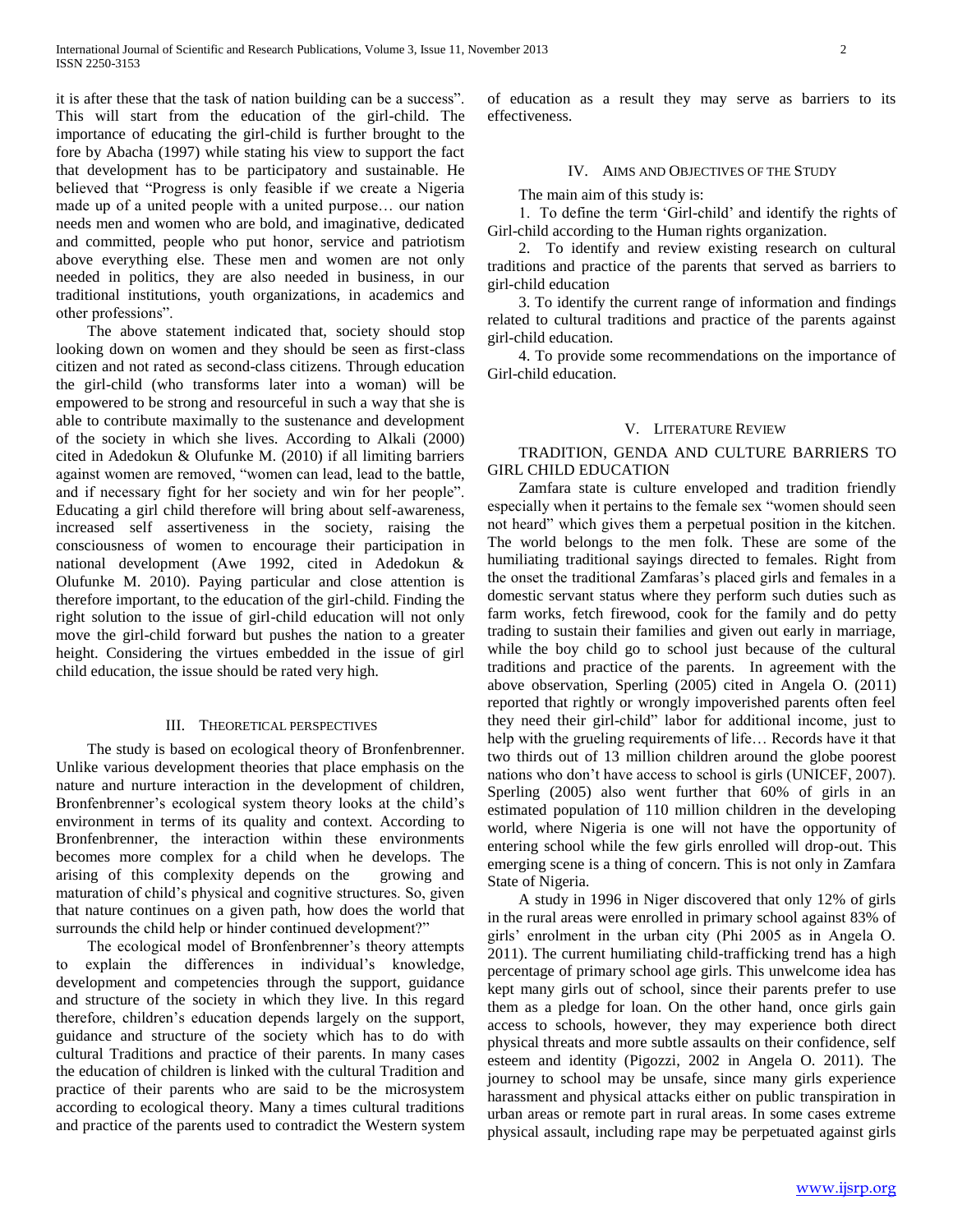at school. The threats that come in the form of unequal treatment, harassment, bullying and undervaluing girls harm them in profound and long lasting ways in terms of school attendance.

#### VI. WHO IS A GIRL-CHILD?

For the purpose of this paper, a girl-child can be seen as female children between the ages of 6 and 15. These categories of children are expected to have free access to the free Federal Government provided Universal Basic Education in Nigeria. Kofi Annan (2001) said in respect of Girl-Child Education that "No development strategy is better than one that involves women as central players. It has immediate benefits for nutrition, health, savings and re-investment at the family, community and ultimately, country level. In order words, educating girls is a social development policy that works. It is a long-term investment that yields on exceptionally high return".

The above statement represents a call for girl-child education. It is however, discovered that girl-child education is not easy to come by as it is usually proclaimed as many impediments stand in the way of the girl-child. The rights of the girl-children are always being denied and this denial leads to lack of access to education. Inaccessibility to education thus results in child labor, which deprives the girl-child of her childhood potentials, dignity and joy. The resultant effect is poverty and the only key to ending poverty among women-folk, as a whole is education of the girl-child because as the saying goes "catch them young" for the young girl-child will grow to full woman in later years.

#### VII. RIGHTS OF THE GIRL-CHILD

According to Adedokun and Mery Olufunke (2010), every individual in the society is entitled to some rights as citizens of that particular society. The same is true of the girl-child. She is entitled to a lot of human rights but because she is regarded as being weak she is vulnerable to the violations of these rights. Like any other person in the society, she likewise requires the right to enjoy and exercise these rights. Some of the rights of the girl-child as stated by The People's Movement for Human Rights Education (www.humanrights/girledu...) include the following:-

-Right to freedom from discrimination based on gender, age, race, color, language, ethnicity or the status of the girl-child's parents.-

-Right to a standard of living adequate for a child's intellectual, physical, moral and spiritual development.-

-Right to a safe and healthy environment-

-Right to equal access to food and nutrition.-

-Right to freedom from cultural practices, customs and traditions harmful to the girl-child including female genital mutilation.-

-Right to education- free and compulsory primary education and freedom from all types of discrimination at all levels of education. Linked with the above rights is the right to information about health, sexuality and reproduction, protection form physical and mental abuse.

#### VIII. SOCIO-CULTURAL BARRIERS

Jane Butigah Atayi (2008) observed that Parents' demand for the education of their daughters is low, reflecting both cultural norms and girls' work in and around the home. This is worsened by cultural perceptions of girls as child minders, marriage material and a burden to the family. Some parents decided in many cultures that, education is not worthwhile for their daughters who will move into their husbands' families when they marry and that the gains in productivity or income due to education will accrue to the families of the sons-in-law rather than to them. In other societies parents only educate their daughters with high bride price in mind because the more education a girl has, the higher the bride price payable. 'Literate and academically trained parents are more likely than illiterate and traditionally trained ones to enroll their daughters in school; and at the same time regions with the highest proportions of traditions and cultures and also highest proportion of illiterate adults are therefore those with the widest gender gaps.' It has been further documented that 36 percent of children whose mothers have no education are out-of-school compared to 16 percent for children of mothers with some education in Uganda (Atayi 2008). Demographic surveys across the developing world show that a significant percentage of girls get married by the age of fifteen and with very few exceptions, marriage ends their schooling. Conducting a research on disabling barriers to girl's primary education in Aura District (Uganda) Atayi further said that "Although teenage pregnancy has substantially declined from 43% in 1995 to the current level of 31%, Uganda has the highest teenage pregnancy rate in Africa south of the Sahara and these pregnant teenagers usually drop out of school either by themselves or the school forces them to, while others are forced into early marriage. This adds to the vicious cycle of maternal illiteracy – diminishing the chance of daughters' schooling". Other studies also show that maternal illiteracy is a far more significant factor than paternal illiteracy in depriving girls of schooling (Challender 2005, Chimombo 2005:133-134, UNESCO 2005b, W.B.2003).

In many countries traditional cultural practices strongly impact girls' enrolment. Where family resources are limited, families tend to place the highest priority on educating boys, recognizing them as future heads of household. Where girls are enrolled, they often face many more barriers to learning than boys do. For example, given the paucity of adequate day-care centers throughout much of the developing world and high levels of women's participation in the informal and formal labor markets, it is not uncommon for young girls to have to bring younger siblings to school with them, disrupting not only their own studies but those of other children (Leach 2003:75). Moreover, studies have revealed that on average, girls are likely to have far less time available after school to study. They typically have to assume a multitude of household chores including cooking, cleaning and even serving as a principal caregiver for younger siblings—responsibilities that boys are virtually never expected to assume (M. Ward, & Penny, A 2003). This study found that these competing demands on girls' time had translated into relatively poorer academic performance than their male counterparts, often leading to high repetition and, ultimately, higher dropout rates. In addition, socio-cultural norms promulgating early marriage and childbirth cut short if not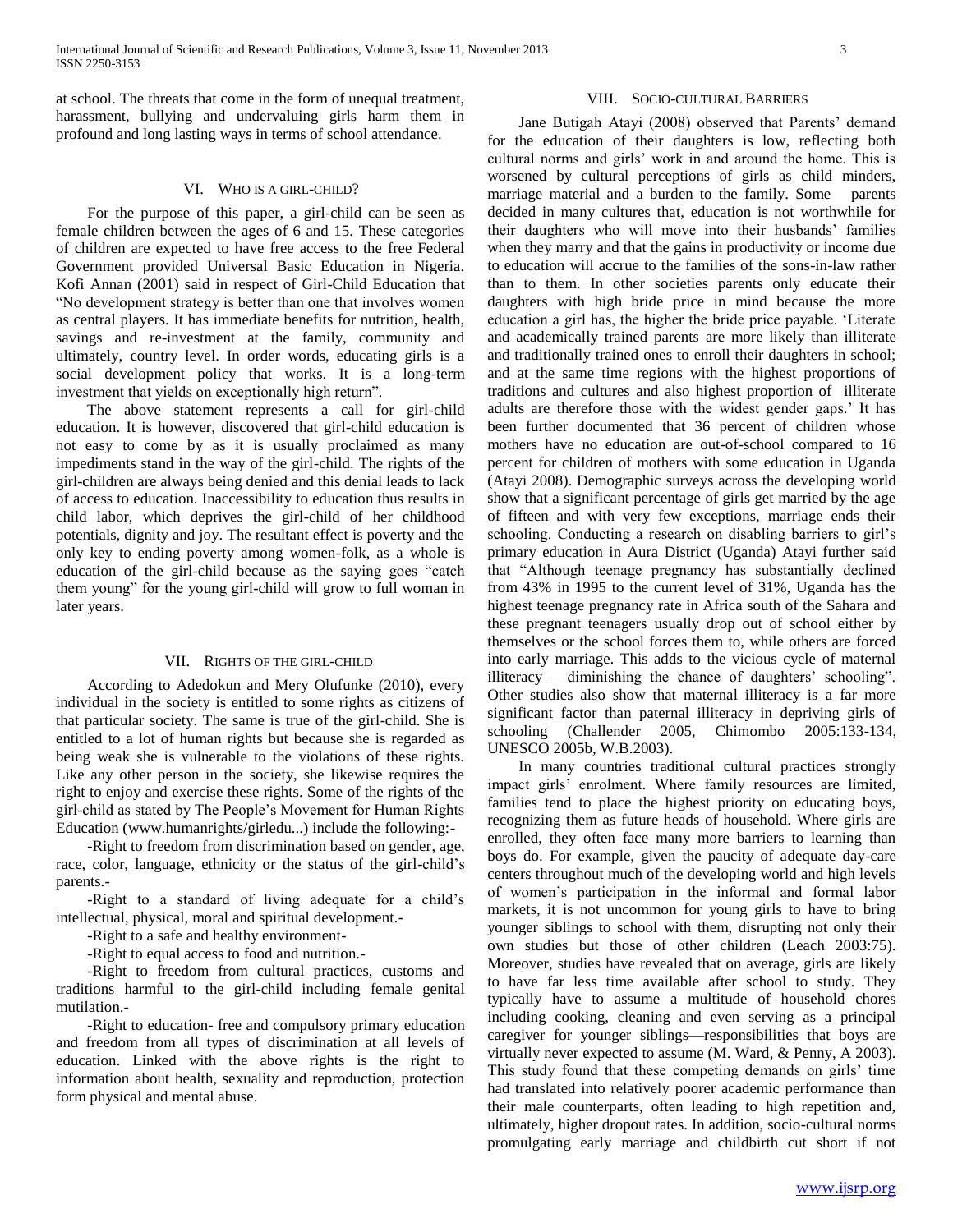preclude girls' education in many countries. In many countries, girls who become pregnant (out of wedlock) are not permitted to return to school although no equal sanction is borne by the fathers of such children. Considering that one in five pregnancies in Africa occurs among teenagers aged 13-19 and that more than 50 percent of girls are married before the age of 18, these norms become significant obstacles on girls' path to education.

## IX. CULTURAL TRADITIONS AND PRACTICE OF THE PARENTS

In Zamfara state like many other part of the world inaccessibility, low participation, withdrawal and dropping out of girl children's from schools is attributed to many factors of cultural traditions and practices of the parents towards the education of their daughters, prominent among these factors are: socio-cultural beliefs, customs, early marriage, pregnancy, insecurity, harassment, employment in domestic markets, personal engagement, parental services and other traditions practiced by the parents; and also the female students' own decisions to drop-out of schools (UNESCO, 2002).

Another contributing factor influencing cultural traditions and practices of the parents on girl-child education is the initiation ceremonies which still mark the transition from childhood to adulthood among communities in Sub-Saharan Africa Zamfara inclusive. Evidently lot of confusion and dilemmas faced by girl-children were created by attending ceremonies more especially when the schedules of such ceremonies overlap with the school calendar and that leads to absenteeism and dropouts. Although, communities accept the girls as adults, teachers or schools continue to consider them as children. Sometimes they may be punished for not participating in some activities which adults do not normally participate in. Traditionally, initiated girls may also feel it difficult to continue schooling after passage to adult hood as the next step is expected to be marriage (UNESCO, et al, 2002).

Among the other cultural constrains on girl-child education that creates similar dilemmas to those who pass-through initiation ceremonies is Circumcision. Normally Circumcised girl- children become negative influences on their uncircumcised peers and perceive themselves as adults and as a result of this become rude to teachers and often reject schools as institutions for "children" by exhibiting abnormal behaviors of frequent absenteeism and reduced performance which leads them to drop out from schools and eventually to marry (Ghaghara, 1993). According to Njau and Wamahiu (1998) circumcision functions to enhance the social status of teenagers and acts as a mechanism for curbing female sexuality and premarital pregnancy, with the help of payment of bride price and early marriage which emphasized female virginity before marriage, these practices were perceived to increase economic returns to the family through bride wealth. Security and the needs for physical safety or protection are traditions that often demand special concern for girls' privacy and social reputation (Herz et al., 1991; Njauand Wamahiu, 1998). In cultures and traditions where female seclusion is practiced, the impact of that Low Participation of girl-child in schools tradition on girl's enrolment after puberty is substantial. Odaga and Heneveld (1991) indicate that in some rural areas of Mozambique families keep daughters out of schools after their first menstruation and initiation of rituals. In

some of the countries, distance from home to school gives rise to issues of special concern for security. Adolescent girls may be victims not only of sexual harassment but also of abduction, after which they are forced to marry their abductors.

A relationship has been found in many countries between late entry of girl's to schools, frequent absenteeism and finally dropping out of school. Girls may start school at the age of 10, since the distance from school may be too great to allow small children without older siblings to walk on their own. At the age of 11 or 12 they are forced to leave school as their parents may be afraid of sexual harassment and abduction (UNESCO, 2002). Girl-child pregnancy and the incidence of dropout are closely related throughout Africa (Njau and Wamahiu, 1998). Usually unwanted, these pregnancies end the schooling of girl-child both though self-withdrawal and national pregnancy policies that ensures the expulsion of girl children from the education system with little or no chance of re-entry. Najau and Wamahiu (1998) argue that it is the societal responses to pregnancy rather than pregnancy per se that push girl-children out of school and hamper their opportunities for educational and career development. They note that in most African countries, school policies and practices are based on the mistaken assumption that the problem of premarital girl-children pregnancy is caused by the pregnants themselves, and to a lesser extent, by their parents. The tendency has been to portray them as easily susceptible to becoming pregnant while still in school and eventually dropping out. Odaga and Heneveld (1995) indicate that fear of pregnancy is another factor for parents to remove their children from schools. They refer to a study in Cameroon where Christian parents were found to marry off their daughters at puberty even if they have not finished primary school for fear of pregnancy. The health implications of teenage pregnancy are another reason for early dropouts. A study in Kenya showed that female students from secondary school who had been pregnant were twice as likely to report poor health as those with no pregnancy history (Yom-i, 1993).

In rural and poor families, the education of girls is often seen as worthy of consideration only up to marriageable levels. One study from Kenya found that, compared with boys, more girls are made to repeat so that they are at least educated enough to find a husband (Kirui, 1982). Surveys of parents of dropouts in India indicate that they withdraw daughters from school when they see education as conflicting with marriage (Nayana, 1985). Similar practices have been reported in Papua New Guinea: In the province of West Sepik, some girls as young as 9 or 10 are promised in marriage and then taken out of school to "insure their protection and to prepare for the event. Others leave their families to live with the family of their betrothed, until they are of marriageable age and this may lead the girl-child to indulge in sexual activities which will eventually course diseases like HIV/AIDS" (Yeoman, 1985). It is therefore, pertinent for the girl-child to be educated to be liberated from the hold of childlabor as well as the scourge of HIV/AIDS and other social ills as faced by the girl-child.

Cultural practices serve as hindrance to girl-child education and that inaccessibility of the girl-child to education makes her vulnerable to diseases such as HIV/AIDS, early marriage, denial of rights and child labor. In his message to, the United Nations International Literacy Day the Secretary-General Banki-moon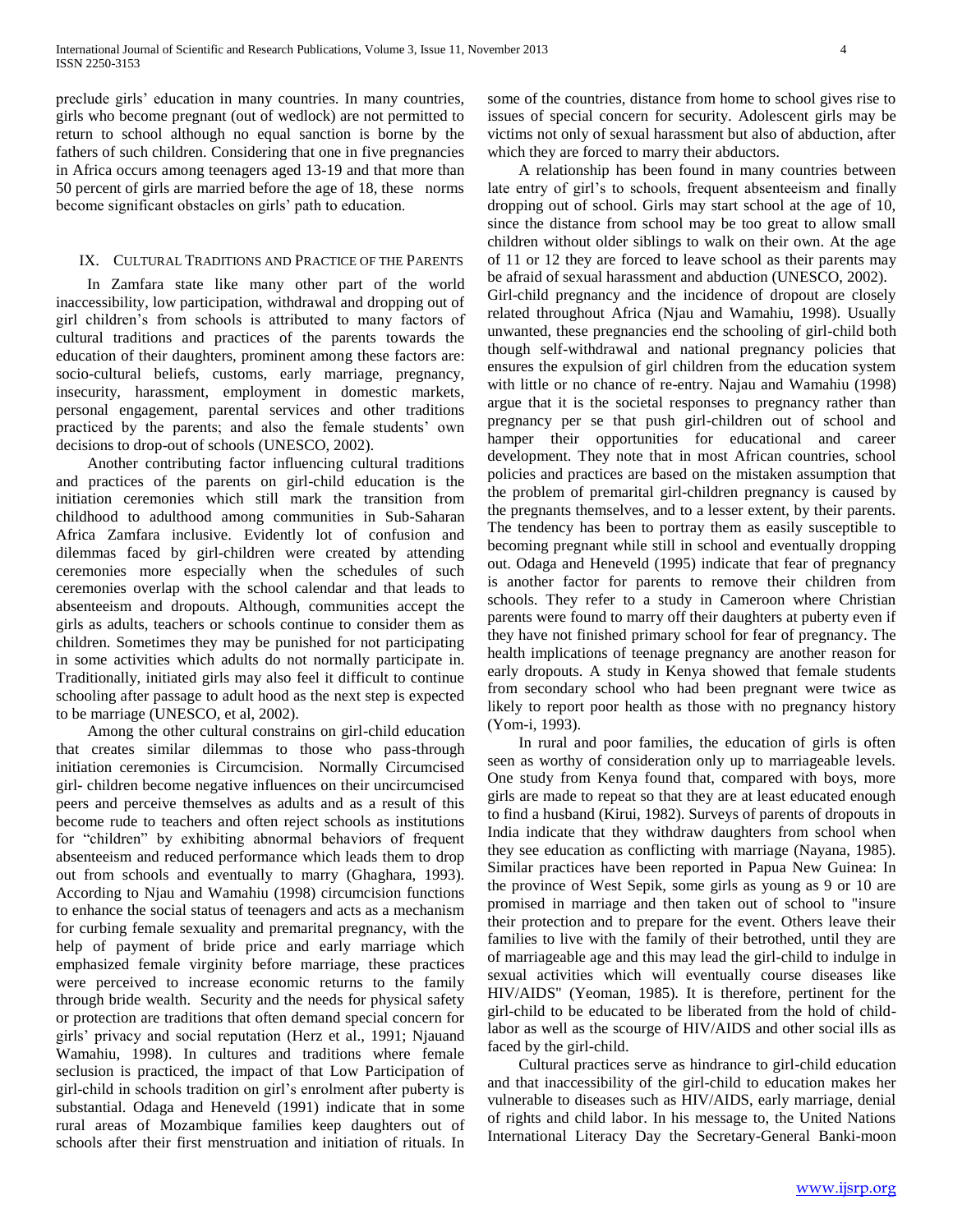(2011) explained with a warning that illiteracy undermines efforts to eliminate a host of social ills such as poverty and sickness and threatens the very stability of nations. He said "Illiteracy exacerbates cycles of poverty, ill-health and deprivation. It weakens communities and undermines democratic processes through marginalization and exclusion. These and other impacts can combine to destabilize societies." The Global Campaign for Education states that seven million cases of HIV could be prevented in the next decade if every child receives an education (UNAIDS 2010).

The international community has made numerous commitments to women's literacy, getting more girls into school, and to ensuring that schools are providing empowering quality education. Yet concrete action to match these commitments and to address the linkage between access to quality education and HIV prevention has been lacking. It is clear that strengthening girls' education is inextricably linked to effective HIV prevention. Indeed, growing evidence points to the fact that education levels are often correlated with factors that substantially lower HIV risk, such as delayed sexual debut, greater HIV awareness and knowledge, and higher rates of condom use.

The Commission on the Status of Women (CSW) has highlighted these links. The agreed conclusions of the 53<sup>rd</sup> session concluded that there is a clear need to '*strengthen education…..to achieve gender equality and the empowerment of women and ensure women' and girls' rights to education at all levels and the enjoyment of the highest attainable standard of physical and mental health, including sexual and reproductive health……as well as sex education based on full and accurate information in a manner consistent with the evolving capacities of girls and boys, and with appropriate direction and guidance*'. Keeping girls, notably the most vulnerable and marginalized, in school, beyond primary, into secondary is therefore critical as well as ensuring that schools remain safe and empowering spaces for girls and women, where they can learn free from all forms of violence and discrimination. In order to reach the millions of women and girls that are out of school or have never received any formal schooling, it is equally important to diversify women's and girls' educational opportunities throughout life by ensuring their access to quality technical, vocational, literacy and life skills education and training.

To help address these gaps, UNAIDS Accelerated Agenda For Women, Girls Gender Equality and HIV supports access to comprehensive sexuality education for young people, both in school and out of school, that promotes gender equality and human rights and that equips youth with evidence-based knowledge, skills and resources necessary to enable them to make responsible choices about their social and sexual relationships.

#### X. FINDINGS AND DISCUSSION

The learner who is a customer in the educational industry primarily occupies a prominent place because the school exists mainly for his or her benefit (Igwe, 2002 cited in Angela O. 2011). As such the rate of girl-child enrollment becomes an issue of concern for national development and empowerment of every child. Zamfara state of Nigeria is a typical rural state with almost

50% of the population been illiterates and peasant farmers who are yet to embrace modern birth control measures hence the rapid increase in population of children with majority not having access to basic primary education (NPC 2010).

The findings of this study agree with the World Bank Review Report (1995) which indicates that developing nations have the largest number of children who don't have access to primary education. The report reviews that 72 million out of the 113 million primary schools age 50 children are estimated to be out of school by 2015. In Zamfara state, the finding of this study has revealed a very slow progress in girl-child participation over the years due to cultural traditions and practice of the parents. The enrollment has been in favor of the boys, which is a clear expression of male dominance in academic activities and a rift in the gender issue. UNESCO study (1980) aligns with this study proving that 64% of women in Africa girl-child inclusive, are illiterate and can neither read nor write. UNESCO also noted that in the mid 1980s, fewer than half of school-age girls were enrolled into primary schools. Ejembi (1994 as cited in Angela O. 2011) also discovered that 77.8% of women in Africa got married before 15years of age. This trend should be checked, particularly, in Zamfara State of Nigeria in order not to keep reducing the productive base of the society at large and Zamfara in particular.

The study has also proved that more children enroll in urban than the rural areas. As such government and stakeholders should concentrate more on education development of rural areas in order to benefit children of peasant farmers mostly found in rural areas. A boy-child has no better potential than the girl-child; as such female children should not be discriminated against or treated inferior to their male counterparts. Bridging gender gap would in no small measure increase national output. This is a major goal of (UNESCO's EDI, 2006) that many countries of the world are making commitment to ensure compliance. Following UNESCO Global Monitor (2006) which has reported that, 40% of Sub-Saharan African countries have Gross Intake Rates (GIRs) below 95%, which implies that ordinary access to primary education is still not-realistic, especially for the girlchild. Across sub-Saharan Africa, it is worthy to note that enrollment ratio of the girl child are rising progressively while gender gap is gradually closing up. Yet, countries like Nigeria and Zamfara State in particular are still battling with low enrollment ratios and inability to accommodate all children of primary school age. This assertion is supported by Daily Trust News paper report (Published on Thursday, 29 August 2013 05:00) Written by Shehu Umar, Gusau where he wrote "Zamfara State has over one million out of school children, making it the state with highest number of such children in Nigeria, Director, Junior Secondary Schools of the State Universal Basic Education Board, Alhaji Sani Mailafiya, has said". The writer who was a news man further elaborated in the following words:

"Speaking at an interactive session with stakeholders in Zamfara, Mailafiya said the number of children in school was confirmed through the state's primary education assessment committee". Presenting a paper at the event, chair-man of Kaura Namoda Local Government Area, Alhaji Lawali Liman, said out of the school age children that get access to primary schools, only 50 per cent of them complete their primary education and move to secondary schools". Additionally majority of these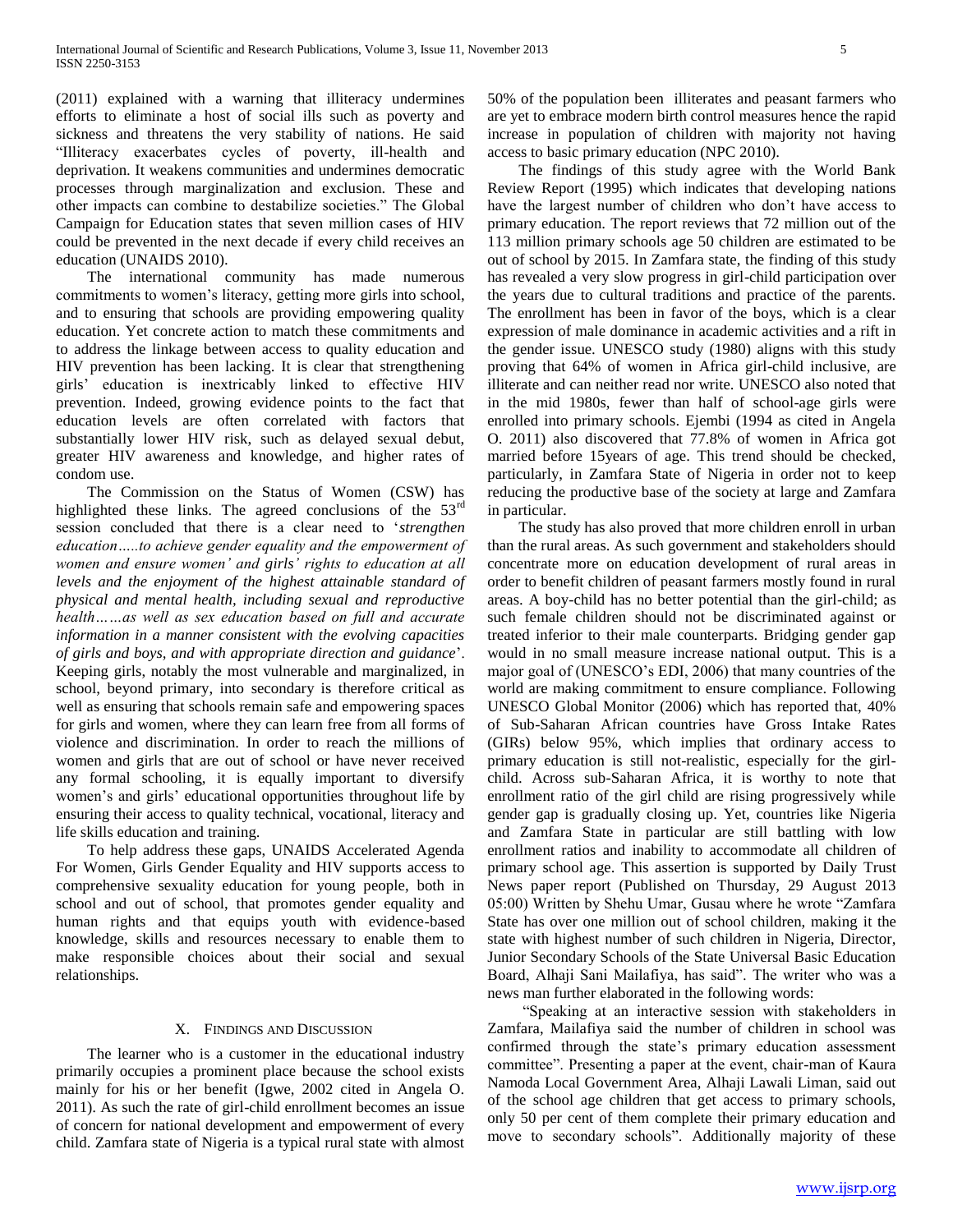children are girls and this may be due to cultural tradition and practice of their parents. However this calls for efforts to expand what is on ground and pave a way for quality.

UNESCO-Global Monitor (2006) has also indicated a likely increase of school-age children by 34million (32%) over the next decade and a significant percentage of the above figure is expected to emanate from Nigeria due to its population explosion in Africa. Zamfara State is well known as a rural state of mostly peasant farmers where archaic customs and practices are still held in a very high esteem in a way that they dictate the trend of event, education is not left out. To buttress compulsory access to education of the girl-child, World Bank Review (2006) also reiterated that education at primary level is no longer considered a casual affair but rather a serious issue that emphasizes the right of every child in every country to be enrolled in primary school. With government solid support, this dream could become a reality.

#### XI. CONCLUSION

In this paper, an attempt has been made to examine the issues surrounding the girl-child education in Zamfara state Nigeria, more especially cultural traditions and practice of the parents in the area, the rights of the girl-child, and hindrances to girl-child education, the benefits that come to individual girlchild as well as the community and nation through the education of the girl-child. The paper also teaches us that educating the girl-child eradicates poverty, backwardness, diseases and illness in any nation and it promotes personal as well as national development. The paper concludes that Parents' cultural practice and tradition serve as barriers to girl-child education in Zamfara State Nigeria.

#### **Recommendations**

In the light of the above importance of educating the girlchild, the following recommendations were made:

-Gender balanced curriculum and education policies should be established. Such curriculum must consider the interest of the girl-child so that she is motivated to learn.

-Girl-child hawking should be stopped through public enlightenment and legislation.-

-Parents should be educated on the values of modern education to the girl-child.

-Awareness should be made to sensitize people on the fact that an end can only come to poverty cycle through educating the girl-child. The reality is that an uneducated girl that marries early also gives her child in marriage very early; so she becomes a grandmother who eventually has to fend for her grand-children who could not be adequately supported by (her daughter) their mother. Thus, the unmerciful cycle of poverty continues.

-Parents should take advantage of the UBE programme and educate their girl-children.-

Government at all levels, NGOs, media houses should be involved in awareness programme on the education of the girlchild.

-Women should be given the opportunity to formulate and help execute policies especially those relating to girls and women.

-The girl-child should be sensitized as to the importance of her being educated so as to fight for her rights.

-The government at all levels should legistlate the rights of the girl-child.

#### REFERENCES

- [1] Abacha, S. (1997): My Vision. In E.U. Moses (ed) 1997, *ECPER* Journal V (1) 26-36, Kaduna, Umma House
- [2] Adedokun, M.O. (1998): The role of Community Education in Sustainable Community Development Project in Oyo State 1987-1996. (Ph.D Thesis) Ibadan, University of Ibadan.
- [3] Adedokun, Olufunke M., Timilehin E. H. And Idowu G. A. (2010), Girlchild Education: A critical issue for National Development. Faculty of Education, University Of Ado Ekiti, and Department of Educational Foundations, Emmanuel Alayande College of Education, Oyo, Nigeria. Continental J. Arts and Humanities 2: 25 - 31, 2010 ISSN: 2141 - 4092©*Wilolud Journals,* 201[0 http://www.wiloludjournal.coma](http://www.wiloludjournal.coma/)
- [4] Akali, Z. (2000). *"Female Empowerment and National Development: a Perspective"* in Nigeria Journal of Development. 1(1&2), 1-11.
- [5] Anyanwu C.N. (1992): Community Development: The Nigerian Perspective Ibadan, Gabesther Publishers.
- [6] Atayi J. B. (2008), Disabling *Barriers to Girls' Primary Education in Aura District (Uganda)* – An Intersectional Analysis. A Research Paper presented in partial fulfillment of the requirements for obtaining the degree of Masters of Arts in Development studies
- [7] Awe, B. (1992). (ed.): Nigerian Women in Historical Perspectives, Lagos Sankorel Bookcraft.
- [8] Barbara Herz and Gene B. Sperling (2004) what works in Girls' Education, evidence and policies from the Developing World?
- [9] Bista M. (2004) *Review of Research Literature on Girls' Education in Nepal* – United Nations Educational, Scientific and cultural Organization (UNESCO) Kathmandu office KAT-Ed-2004/03. Office Support Service center Chhapakthana p l t d. Teku, Kathmandu Nepal.
- [10] Carole L. Kimberlin and Almut G. Stein, W. (2008) Validity and Reliability of Measurement instruments used in research. *American Journal of Helth-System pharmacy*
- [11] Castillo, J. J. (2009). *Research Population*: Retrieved 17 Jun, 2012 from Experiment Resources: http:/www. Experiment resources.com/researchpopulation.html
- [12] Chimombo, J.P.G. (2005) "Issues in Basic Education in Developing Countries: AnExploration of Policy Options for Improved Delivery'', *Journal of International Cooperation in Education* Vol.8(No.1): pp.129- 152.
- [13] Convention on the right of the child (CRC). *The Right to Education*.  $4<sup>th</sup>$ November 2009.
- [14] Daily Trust News paper Published on Thursday, 29 August 2013 05:00. Written by Shehu Umar,Gusau Media Trust Limited (C) 2013
- [15] Dalziel, D. and Henthorne, K. Parents/careers Attitudes towards School Attendance- TNS Social Research
- [16] Doughlas, K. (1989) *Critical Theory, Marxism and Modernity* Cambridge and Baltimore: Policy and John Hopkins University Press.
- [17] Ejembi, C. (1994) "A study on Rural Women in Igabi L.G.A. *The girl child: The future of mankind.* Kaduna State Women Commission and UNICEF.
- [18] Esomonu, P.M. (ed). 1999: Women Education for Active Participation in the Next Millennium WICE *Book of Readings* Akwa, MARPAJ Educational Research Publishers.
- [19] Esomonu,N. P. M. (1999), *Women education for active participation in the Next Millenium* WICE BOOK of Readings. Awka: Marpat Educational Research and publishers.
- [20] Fam, K. S., David S. W. and Erogain, Z. B. (2002) The influence of Religion on attitudes towards the advertising of controversial products
- [21] Fant E. F. (2008), *Education and Girl-child Empowerment*: The case of Bunkpurugu / Yunyoo District in Nothern Ghana- A Theses presented to the Faculty of Social Sciences, University of Tromso (Norway) in patial Fulfulment of the Requrement for Masters of philosophy in Indigenous Studies Spring 2008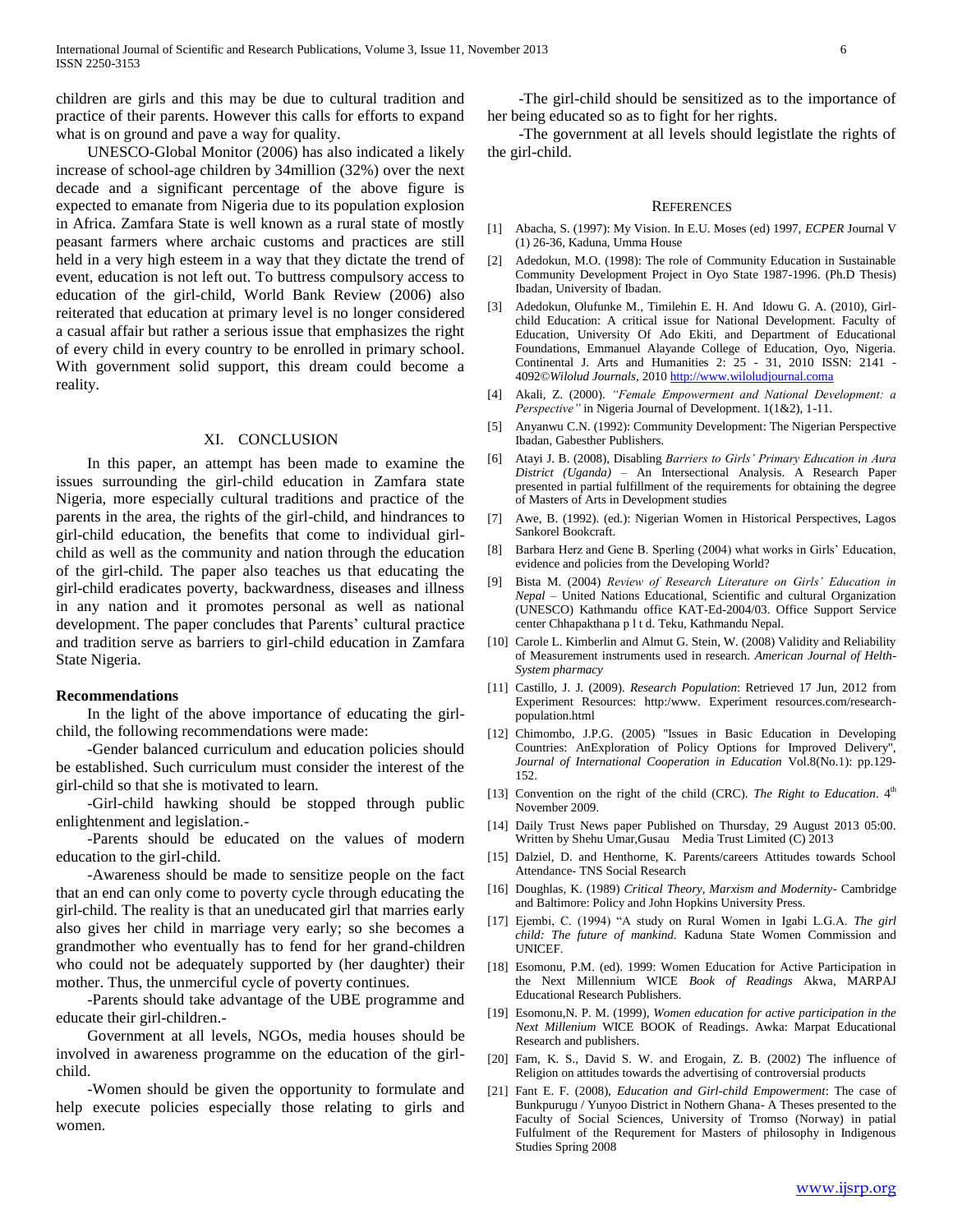- [22] Federal Republic of Nigeria (1996) Advancement of Nigerian Women and the Role of National and International Agencies, Kaduna, the Regent (Printing and Publishing Ltd.
- [23] Federal Republic of Nigeria (2004), National policy on education (NPC)
- [24] Gene, B. Sperling (2005). The case of Universal Basic Education for the Worlds Poorest Boys and Girls. online at http/www.cfr.org/publication/9739/case for universal basic education for the world. Retrieved 06/08/2007.
- [25] Graham, H. (2000), *Indigenous Religion;A companion*. (Ed. Graham Hervey) London and New York: Casell page 06
- [26] Gusau, A. U. (2001), *The Relevance of Girl-child education in our society*. Being a paper presented at the workshop on teaching focal primary schools organized by Zamfara state Female Education Board Gusau, Nigeria
- [27] Henderson, J. B. (1987), The Role of Parent involvement inchildrens' Accademic Achievement. The school community, Journal
- [28] Herz, B and G.B Sperling (eds) (2004) 'what works in Girl's Education: Evidence and Policies from the Developing World'? New York council on foreign affairs
- [29] Hunt, F. (2008) *dropping out of School: Across Country Review Literiture*. Create Pathways to Access Research Monograph No. 16
- [30] Hunt, F. (2009), *Review of Research on Basic Education Provision in Nigeria* (Kame Akyeompong, Ricardo Sabates Fan Hunt and Jane Anthony centre for International Education University of Susses May (2009)
- [31] *International journal on education Development* Volume 32, Issue 4 July 2012, page 555-563- Dropping out: Why are Students leaving junior high in China's poor rural areas?
- [32] Kassim, K. M. (2011), *The effects of employing Map formula in learning Speaking Skill on the Matriculation College student's performance and interest*- Thesis submitted in partial fulfillment of the requirements for Masters of education (Tesol) School of Educational studies Universiti Sains Malaysia. (Unpublished).
- [33] Kofi Anan (2005), Video message to the conference on Gender Parity in Education, Washinton, D. C. 2 March.
- [34] Lawal, A. H. Nigeria (2010) Research paper presented on Development intervention in Basic Education: *Enhancing the Girl-child Education in rural communities of Northern Nigeria*. Graduate school of Development studies. The Hague,The Netherlands month, Year. International institutes of s Social Studies (Iss)
- [35] Mark, G N (2011) Issues in the conceptualization and Measurement of Socio-economic Background (*Journal article Springer Link) Science for all Americans online* (1989&1990) by American Association for the Advancement of science
- [36] Mekun (2006), *the politics of literacy in Nigeria* by NPC literacy Data of 2006. www. Nairaland.com/355230/politics- literacy- Nigeria
- [37] Menheere, A and Edith H. H. (2012), Parental involvement in children's education: A review study about effect of Parental involvement on children's School education with a focus on the position of illiterate parents. 148 *Journal of the European Teacher Education Network* Jeten (Volume 6)
- [38] Naju,W. and Sheila, W.( 1998). The Costs of'd~.~q~out: Artdrekng the Issues. In Ann Cotton and Richard Synge, eds. (1998). Cutting the Gordian Knot: The Benefits of Girls Education in Africa. Cambridge:CAMFED.
- [39] Nanyanjo, H. (2007), Education inputs. In Uganda An Analysis of actors influencing learning Achievement in Grade Six- World Bank Working paper N0. 98 Africa Human Development Series.
- [40] Natesha C. Robinson, (2001), *Cultural background paper Essay and term papers* (OPPAPERS. Com) Free Essy and Research Papers Charles An Ellwood 1994- Culture and Human Society) Lestic Hart University of Phonex
- [41] National Population Commission (2010) Nigeria Education Data Survey
- [42] Nekatibeb, T. (2002), *Low participation of female students in primary education.* A case study of Dropout from the Anhara and Ozomia Regional states in Ethiopia. UNESCO international institutes for capacity Building in Africa, Addis Ababa, Ethiopia
- [43] New York, 8 September 2011 Secretary-General's Message on International Literacy Day
- [44] Nidhi kotwal, N. and Rani, S. (2007*), Causes of School Dropouts among Rural Girl* in Kathua District- Government College for Women, parade, Jummu, Jummu and Kashmir, India
- [45] Odaga, A. and Heneveld, W. (1995). Girls and Schools in Sub-Sahara Africa. Washington:World bank
- [46] Omolewa (1985), Girl-child education: A critical issue for National Development.
- [47] Omoregie, N. Abraham, O. I. (2009), *Persistent Gender inequality in Nigerian Education Affiliation*: Benson Idahosa University, Benin-city, Nigeria
- [48] Onyeike, Victoria C. and Angela O. I.(2011), *An Analytical evaluation of Trend of primary school enrolment in Ebonyi State:* The case of the challenges Facing Female Children. Department of Educational Management, Faculty of Education University of PortHercourt.
- [49] Patrick, A. O. (2012). *School Dropout among senior Secondary schools* in Delta state University Abraka, Nigeria
- [50] Pigozzi, M.J. (2002). Issues paper: strategy session 12 on girl's education. World Education Forum, Dakar, Senegal April, 2000.
- [51] Robert Onzima, R. (2010), *Parents' Socio-economic status and pupil's educational attainment.* Case study of st.jude Primary School in Malaba town council- Uganda. New York 16 December 1966- international covenant on civil and political Rights
- [52] Samal, R. (2012), *Parent's Attitudes towards Schooling and Education*. Project Repot submitted to Department of Humanities and Social Sciences. For the partial fulfillment of the requirement in Masters Degree in Development Studies. National institute of technology Rourkela-769008 May 2012
- [53] Sanda A and Garba T (2007) *Rural Household poverty School Attendence and Educational attainment*. Evidence from Sokoto state Nigeria- The African symposium. An on line journal of educational Research Network Volume 7, No I.
- [54] Secretary-General's video message for Conference on Gender Parity in Education-Washington, D.C., 2 March 2005.
- [55] Semenitari, (1997): *Girl Education*: The soro Girls centre, Ganjuwa L.G. A Bauci Nigeria A publication in the progress of Nigerian children,Ibadan, African Books Ltd
- [56] [Sperling G and Balu](http://www.imf.org/external/pubs/ft/fandd/2005/06/sperling.htm#author) R (2005) Designing a Global Compact on Education Free, quality universal basic education is achievable *A quarterly magazine of the IMF[, Volume 42, Number 2](http://www.imf.org/external/pubs/ft/fandd/2005/06/index.htm)*
- [57] Stromquist, N. P. (1989*). Determinant of Educational participation and Achievement of Women in the Third World.* A Review of the evidence and a Theoretical Critique. University of Southern Colifornia. Review of Educational Research Summer 1989 Vol, 59 No. 2, pp- 143-183
- [58] Trang, T. and Rolf K. W. Van der Velden (2011): *EarlySchool Leaving in theNetherlands* : the role of family resources, School composition and Background Characteristics in Early School-leaving in lower secondary education, Irish Educational Studies, 30: 1, 45- 62
- [59] U N News Centre- Literacy vital for beating poverty and disease and reinforcing stability – U N 8th Sept 2011.
- [60] UNAIDS (2010) Report on the global AIDS epidemic
- [61] UNAIDS 2011 Women, girls and HI Vand AIDS Education, Women's Economic Empowerment and Workplace Violence.
- [62] UNESCO (2002). Strategy for the Acceleration of Girl's Education in Nigeria. Federal Republic of Nigeria, Abuja.
- [63] UNESCO (2003) 'Education for All Global Monitoring Report 2003/4. Gender and Education for All: The Leap to Equality. Available at <http://portal.unesco.org/education/en/ev.php->URL\_ID=23023&URL\_DO=DO\_TOPIC&URL\_SECTION=201.html (Retrieved on August 13, 2008)'
- [64] UNESCO (2003).Asia and Pacific Regional Bureau for Education. Bangkok: Thailand
- [65] UNESCO (2006) Education for All **Global Monitoring** Report
- [66] UNESCO (2006) EFA Global Monitoring Report 2007: Strong Foundations. Early Childhood Care and Education. Paris: UNESCO Publishing.
- [67] UNESCO Institute for Statistics (2005). Children out of school: Measuring exclusion from primary education. Montreal: UNESCO.
- [68] UNESCO/IIEP(2002). The Education of Nomadic population in Ethiopia. UNESCO/ICBA: Ethiopia.
- [69] UNICEF Final Report (2006), Socio-cultural and Economic Barriers to schooling in Southern Sudan